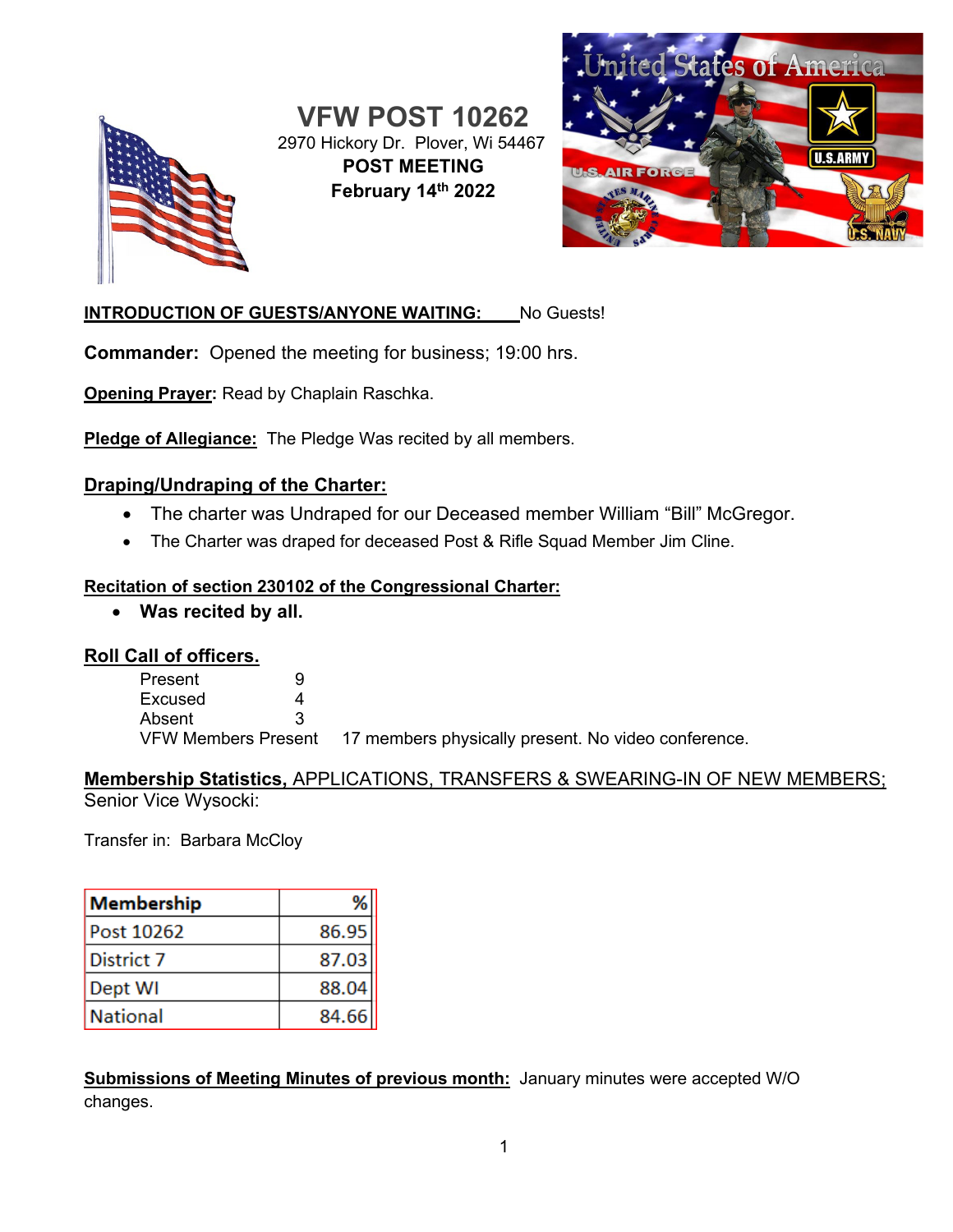## **QUARTERMASTER REPORT and Financial Status! Quartermaster Berg is Snow birding!**

**Comrade Verhage** reported that the Post net income for 2021 was \$45,666.40 Gross profit has been consistent over the past four years. Salaries, Wages and Benefits % to income was higher in 2020 due to the pandemic and higher in 2021 with the addition of the bar manager. For a complete financial report covering the last few years, contact Trustee Verhage who can provide you that information. With no other comments the commander asked for a motion to accept the financial report as presented. Comrade Wysocki made the motion to accept. The motion was seconded by Comrade Anderson. The motion carried.

**SERVICE OFFICER REPORT: Yelkin;** Comrade Yelkin brought up application for headstone plate. Only the veteran can answer the questions to the application to ensure it has the proper information on it. The VA will purchase for veteran. Eagle foundry of Utah should be contacted to obtain form and more information.

#### **MEMBER OR FAMILY MEMBER IN DISTRESS:**

The membership was made aware of two individuals who were in need of prayers!

## **COMMUNICATIONS FROM THE ADJUTANT:** None

### **POST OFFICERS REPORTS;**

- **1. SENIOR VICE CDR;** Comrade Wysocki had no report.
- **2. JR. VICE CDR.** Comrade Taylor. Not present.
- 3. **CHAPLAIN Raschka:** Chaplain Raschka mentioned the Four Chaplains which is in February. Big deal in the Legion. Feb 3, 1943 there were 4 Chaplains on the Dorchester. It was hit by a torpedo from a U Boat and 600 people died. The Chaplains assisted others into life boats. The Four Chaplains prayer was recited.

#### **The 8:00 PM Prayer was recited by Chaplain Raschka!**

### **COMMITTEE REPORTS;**

**House Committee:** HC Chair Engel:

- **New House Committee Chair was elected**.
- **HC Chair Engel:**
- Liquor Prices: Expected to rise by 6%. Prices may increase.
- **Bartenders**: Some are having issues that will be dealt with by bar manager, Bil
- **Bathroom Improvements: \$5900 to move electrical box to ensure walls are brought out** to provide for ADA access. Need more space for stool, away from wall.
- **Vestibule**: Mark to get quote. 10' X 7' with two doors. Fee of \$18,800 and permits need to be filed. \$500 for blue print to ensure to code. Won't affect bar being open.
- **Door by Kitchen**: 36" and rusted out. \$1,875 estimate.

After comments, a motion was made by Comrade Verhage to spend up to \$2K for door to kitchen and \$20K for the vestibule. Motion was seconded by Comrade Wysocki. Motion carried unanimously.

**Removal of Center Wall:** More room for weddings, etc. Supporting wall so need engineer. Bi-fold door will separate and allow for auxiliary meetings. These are soundproof.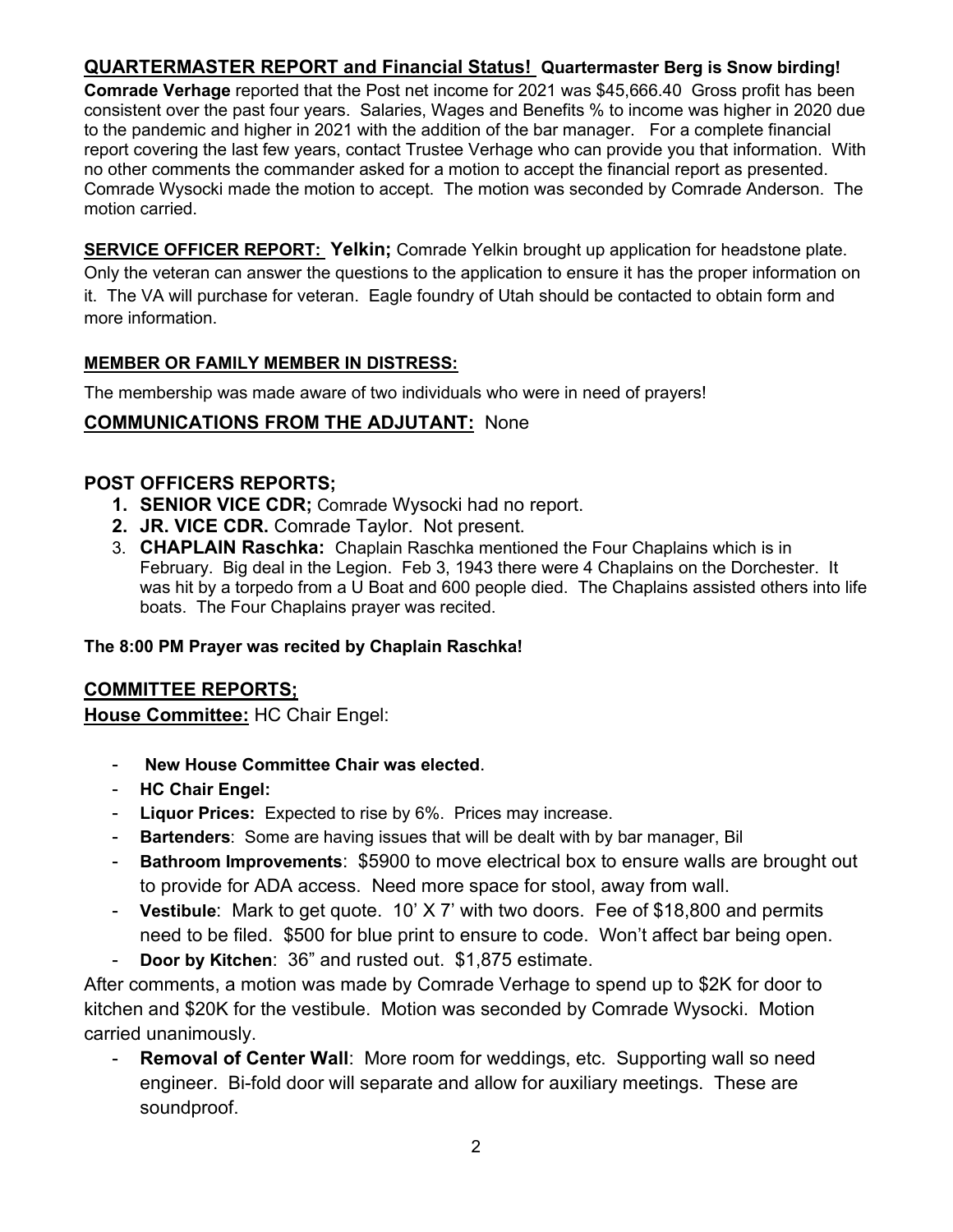- **Grease Trap**: When bathrooms are done, should increase the size of the trap. Too small with the volume of grease.
- **Kitchen Code**: Passed inspection and up to full code
- **Road Sign:** Needed vs a want. Could be up to \$20K. Quotes coming based on different options. Old signs have issues with parts availability. May be best to use new sign with a warranty.

### **Rifle Squad: Strasser;**

**RIFLE SQUAD:** (Strasser).

- Funeral on January 27 for Jim Cline
- February  $5<sup>th</sup>$  went up to present colors at hockey game which was on FB.
- Funeral scheduled for Friday, February 18.
- Musical insert for bugle lost in snow.
- Ordered XXX large V-neck sweaters.
- $\bullet$  3<sup>rd</sup> week of April is Easter. Moving breakfast to 4<sup>th</sup> week of April.
- 30<sup>th</sup> of April scholarship presentation.
- **Comrade Verhage** reported on the January Breakfast. We served about 101 meals. Our net income was about \$773. Comrade Verhage encouraged members to join us for breakfast which is served from 08:30 until 12:00 hrs.

**Golf Committee:** Comrade Zinda. Golf outing will happen this year with Comrade Zinda as Chairman. He has 5 to help and needs more. First meeting in March, on the  $5<sup>th</sup>$ . September 10 is outing. Recent meeting a decision was made to disperse funds as follows, \$15 to building fund to help with vestibule. \$8K to entertainment committee. Committee yet to be formed. 1 person from auxiliary and 1 from post to be members of committee. Gary informed us that Ron stated that \$8K should be healing fund for events that happened last year. Want young members.

Comrade Perry brought up a conversation he had with Barb. Barb is on board with \$50 bonus for bar employees. Discussion was had to decide when the .25 cent raise would take affect. Comrade stated it should be first pay period of January. Al stated the motion to make affective first pay period of January and it passed unanimously.

### **Citizenship, Education & Youth Developments Committees;**

**Scholarship Committee: Comrade Zynda;** Information last month and must be in by May for presentation in June.

**Voice of Democracy & Patriot's Pen & Teacher of the Year. Just Completed!** No report

**MILITARY ASSISTANCE PROGRAM (MAP) Comrade** Ron Charneski: Not present.

#### **Surgeon: Worzalla**

- **SURGEON:** Comrade Worzalla; Not present
- •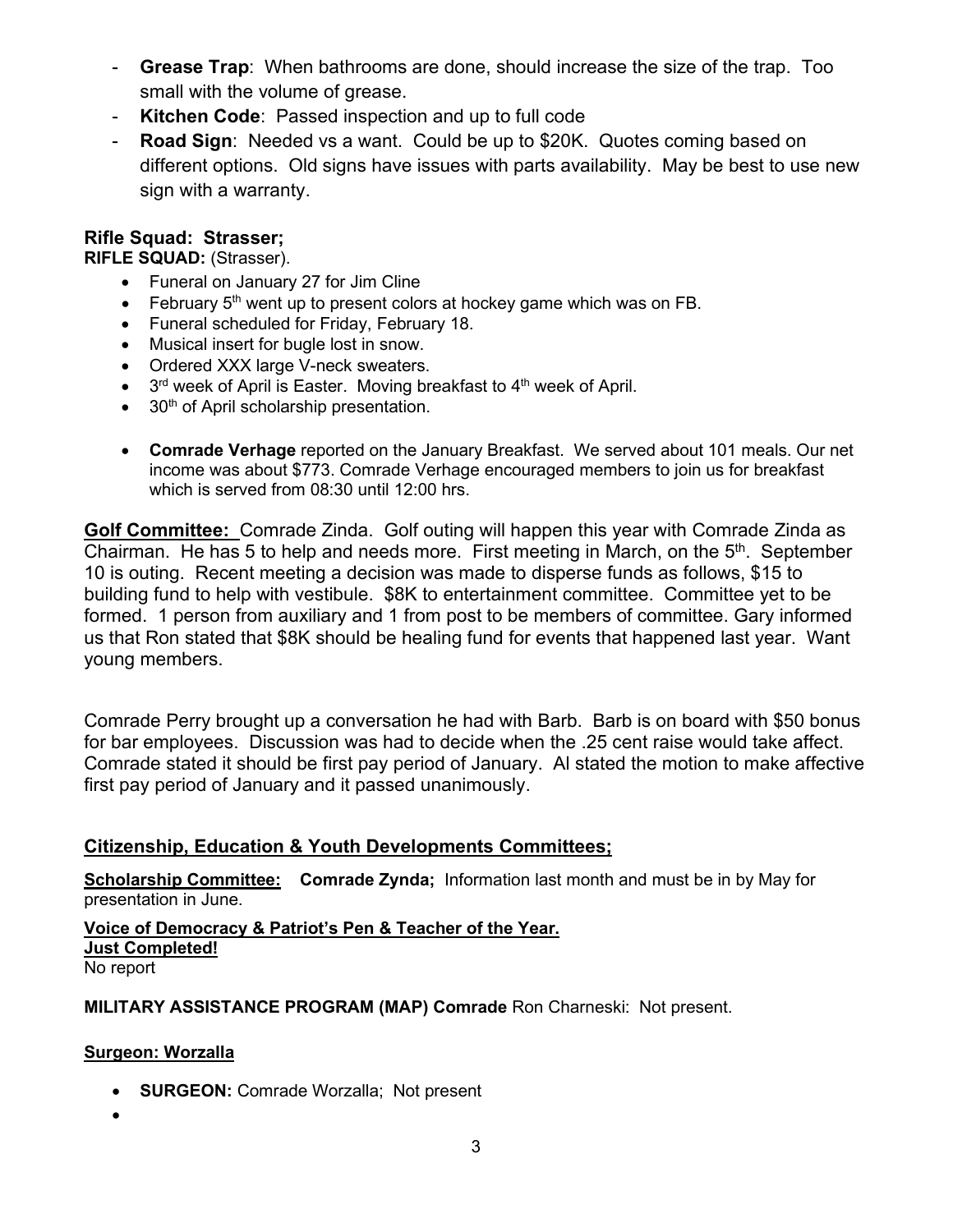**Poppy Committee:** Comrade Mugridge; No report

**Donation Committee: Donation Committee members; Comrades Tessmann, Ransbottom, Wysocki and Taylor, Thomas and Shufelt.**

- **Comrade Wysocki reported!** Three thank you for donations. Memorial foundation for \$250 honoring falling heroes, \$250 for Operation Bootstrap and card from State Adjutant. We donated \$500 for Wisconsin VFW Centennial Celebration.
- Donation to State of Kentucky. We had not address. Have address now. Motion made by Comrade Rashka to donate \$2000 to State of Kentucky VFW unmet needs fund. Will send letter along with check to state funds are to help veterans. Seconded by Comrade Zinda and passed unanimously.

#### **UNFINISHED BUSINESS:**

Commander Tessmann mentioned the opportunity for the Post to establish a yearly Scholarship fund, with a donation/investment of Post Funds into the Community Foundation of Portage County! Amounts of \$25,000.00 or \$50,000.00 are to be considered. After three (3) years, each \$25,000 donated into the Foundation would provide the Post yearly, a fully funded \$1000.00 scholarship. Commander Tessman asked what the pleasure of the past was. Comrade Verhage metioned that whatever we put in, when pulled out would still have to be used for scholarship. Commander Tessman mentioned that he didn't get that take. He recalls that we could take the money out and it was the hope that the entity would do some sort of scholarship. Comrade Zynda had the notes from the initial meeting. He stated that we have a scholarship fund already awarding scholarships based on points. He further mentioned that if the Community Foundation didn't approve of our pick the wouldn't award the money. He mentioned that the Golf committee contributes \$1K, Rifle Squad \$1K and Post \$1K for three scholarships. Commander Tessman asked if the post just wanted to bury this process and it was buried.

Commander Tessman mentioned the Community Foundation Fund that was presented in the November meeting. This was presentation from tonight. Norb desired to make a motion to take the Community Foundation off the table and consider veterans through midstate. Norb made a motion to set up a scholarship for non-traditional veterans for \$10K. We will use current scholarship committee to establish criteria. Commander Tessman stated that we had the motion on floor from Comrade Strasser, second from Comrade Anderson and motion carried unanimously.

#### **NEW BUSINESS**

- A motion was made by Mike Zynda to form a committee that included all the local veteran groups and organizations to raise funds to support the Lake Pacawa Project. Commander Tessman asked Mike what we wanted to do. Mike said, "don't ask me, I just made the motion." He really meant that we shouldn't flip the whole bill but it should be shared by all. This is a suggestion that will be tabled.
- Comrade Matthees recommended that the Post should create a 'Planning Committee" that would be made up of five (5) Post members, The Commander, Quartermaster and five (5) members that excluded the current House Committee members. Commander Tessman stated that we already have a committee which is the House Committee that could make a recommendation to the post. We can ask the HC to do this. Gary stated that he brought this up to include more diverse committee that would include a sampling of veterans from all conflicts. He feels that it just is up to the Vietnam veterans and want to incorporate more viewpoints. Need to start planning past the projects we